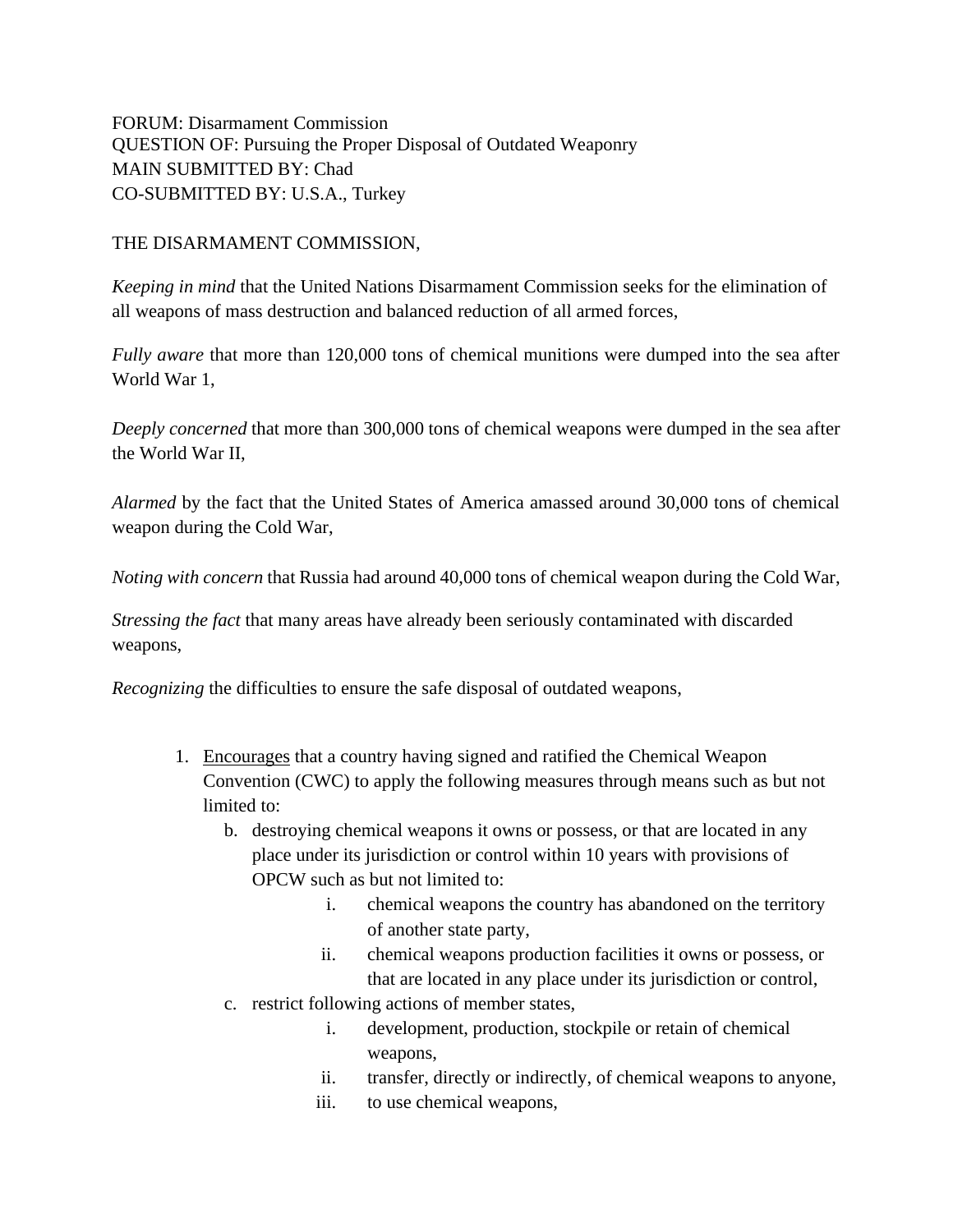- iv. to engage in any military preparations to use chemical weapons,
- v. to assist, encourage or induce, anyone to engage in any activity prohibited to a state party under the convention in any ways;
- d. registering all weaponries to the database when they are produced to keep track of them;
- 2. Expects thorough regulation and inspection of chemical warfare agent disposal facilities during closure processes to minimize potential damage or further contamination such as but not limited to:
	- a. reviewing history of each facility and interviewing facility personnel to identify contaminated or potentially contaminated equipment and buildings,
	- b. designing distinct decontamination methods for respective facilities and their level of contamination,
	- c. disposing potentially contaminated equipment, either through incarnation treatment, chemical denaturalizing treatment, or at a specialized facility, such as but not limited to:
		- i. decontamination solutions,
		- ii. worker's protective clothing,
		- iii. tools and supplies,

d. restrict and set barriers of civilian approach to areas in exposure of traces of harmful outdated weaponry agents;

- 3. Recommends UN member states to strengthen the regulation of restricting the improper disposal of outdated weaponry in ways such but not limited to:
	- a. punishing the countries that violated the law with monetary penalty depending on the severity of the actions,
	- b. making a proper guideline in disposing the weaponry for individual countries through the creation of a treaty that strictly regulates certain methods of disposal;
- 4. Further recommends nations to increase social awareness on the importance and urgency of this issue to gain financial, political, or public support of the citizens via means such as but not limited to:

a. using various mass media by means of promoting and alarming citizens of this issue through means such as but not limited to:

- i. social media platforms such as Facebook, Twitter, YouTube, Wechat, and Instagram,
- ii. TV such as documentary films and news reports,
- iii. news articles,